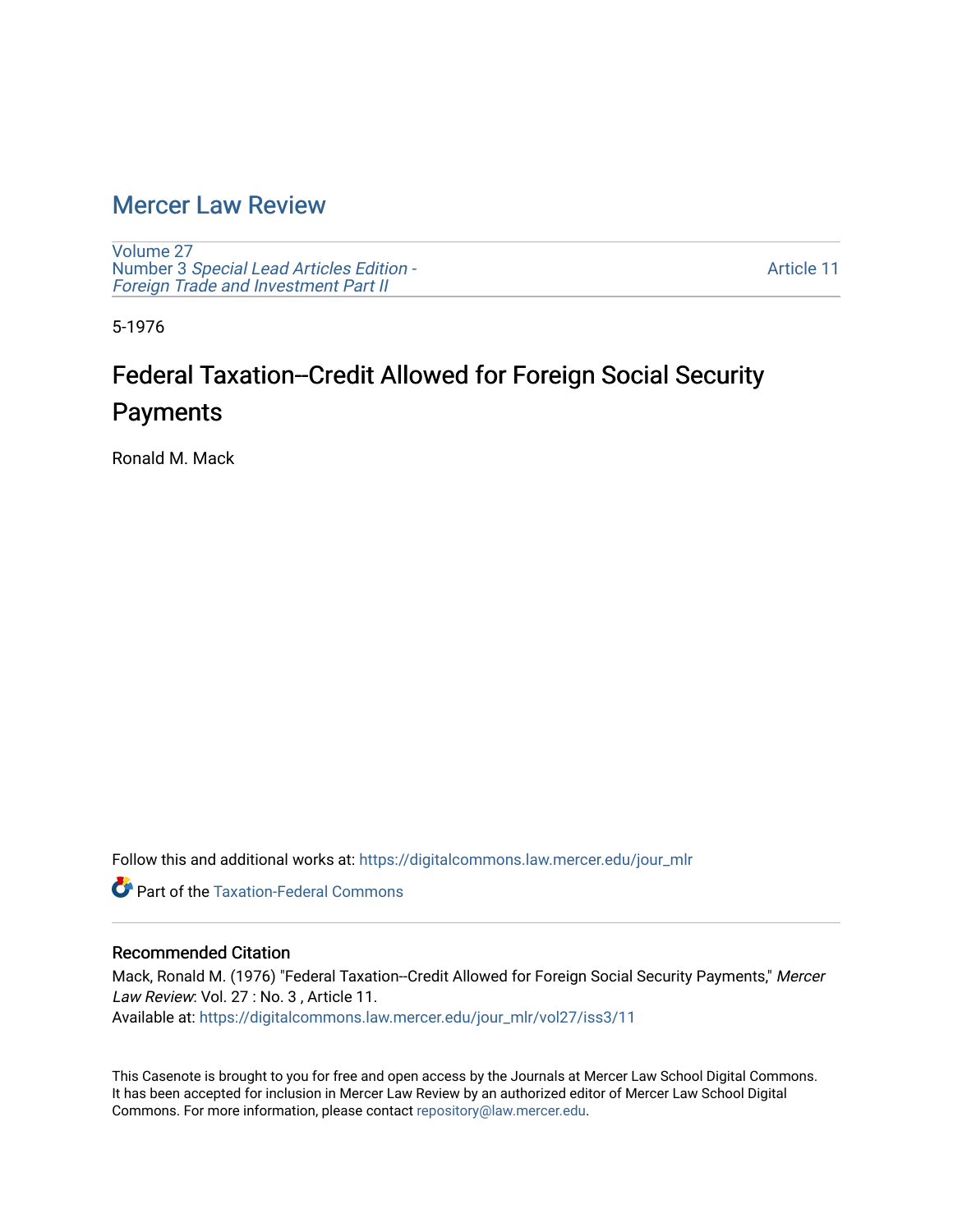## **NOTES**

### **FEDERAL TAXATION-CREDIT ALLOWED FOR FOREIGN SOCIAL SECURITY PAYMENTS**

In Revenue Ruling 69-338' the Internal Revenue Service held that certain compulsory contributions levied on the salary of a U.S. citizen employee under article 66 of the Venezuelan social security law were "an income tax which is creditable within the meaning of section 901 of the Code."'

Section **9011** requires that in order for a foreign tax to be creditable against U.S. income tax, it must be an income tax, a war profit tax, or an excess profits tax. Section **9034** expands the concept by making certain taxes imposed in lieu of income taxes also creditable against U.S. income tax.

The Government, aptly recognizing that it was not dealing with a war profits tax or an excess profits tax, first cited *Biddle v. Commissioner* for the proposition that "[flor a particular foreign tax to qualify as a creditable tax under Section 901 of the Code it must be shown that the tax imposed by the foreign law is a tax on income within the United States concept thereof."" The ruling then analogized the payments (contributions) made under the Venezuelan social security law to the tax on wages of employees imposed by section 3101, and openly recognizes that this tax is *not described as an income tax in section 3101.1* However, it attempts to bypass this essential requirement through the use of the following language in reference to the language imposed by section 3101:

Although the tax is not described as an income tax in section 3101 of the Code, it has been referred to as an additional income tax in court decisions involving the constitutionality of Federal employment or self-employment taxes.8

At this point, the ruling concludes "[aiccordingly, since the Venezuelan Social Security tax . . . *is imposed on the basis of income,* it is held that the contribution levied on the employee under such article *is an income*

7. **Id.**

**<sup>1. 1969-1</sup>** CUM. **BULL.** 194.

<sup>2.</sup> Id.

<sup>3.</sup> **INT.** REV. **CODE OF** 1954, §901, 26 **U.S.C.A.** §901 (Rev. 1967).

<sup>4.</sup> **INT.** REV. **CODE** OF 1054, §903, 26 U.S.C.A. §903 (Rev. 1967).

<sup>5. 302</sup> U.S. 573, 58 S.Ct. 379, 82 L.Ed. 431 (1938).

<sup>6.</sup> Rev. Rul. 69-338, 1969-1 CUM. **BULL.** 194.

<sup>8.</sup> id.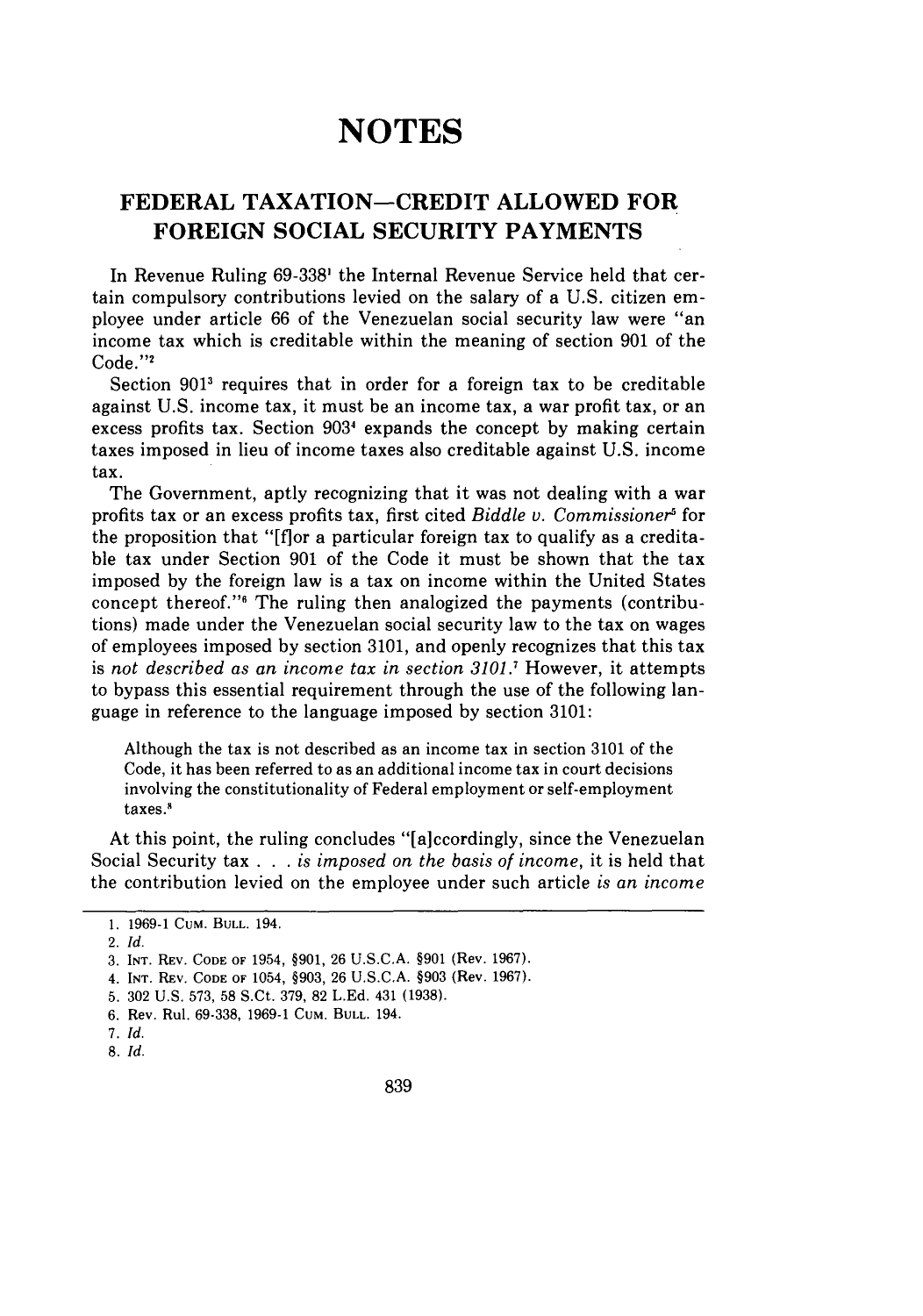*tax which is creditable* within the meaning of section 901 of the Code."<sup>9</sup>

There are two major reasons why the ruling cannot be upheld. The first is that the ruling plainly recognizes that the Venezuelan tax imposed is not an income tax, and therefore clearly, under the words of section 901, is not a creditable tax. No other result can be supported since it is not proposed by the ruling that the foreign tax is either a war profits tax or an excess profits tax. Since the ruling purports to make the tax creditable under the provisions of section 901, it is clearly not alleged to be a tax "in lieu *of'* income tax, and thus not creditable under section 903.

The second reason for rejecting this ruling is that the express purpose of the Congress, in providing for this tax credit, would not be served by permitting this tax to be creditable. As stated by the Treasury Department, the foreign tax credit is designed generally to relieve U.S. taxpayers of the double tax burden imposed when their foreign source income is taxed both by this country and the foreign country from which it is derived. I° The credit has also been described as a tax relief device primarily intended to relieve U.S. business from the effect of double taxation resulting from the imposition of foreign income, war profits, or excess profits taxes on foreign operations.<sup>11</sup> The purpose is to make American business and industry, doing business in foreign countries, generally competitive with the same U.S. operations performed domestically."2 To the extent possible, tax neutrality is the aim; there is no attempt to make U.S. business abroad competitive with foreign owned rivals.<sup>13</sup>

Clearly then, the thrust of the foreign tax credit is not at taxes of the sort encompassed by the ruling. However, even assuming arguendo that the purposes of Congress could be carried out by "interpreting" such a tax as being creditable, such an interpretation would be contrary to the precise wording of both the statute and the regulations." As such, it would not support the ruling since it is repeatedly held that one may not go beyond the clear words of the statute to reach the legislative intent where the words of the statute are clear and unambiguous. 15.

Further, none of the cases cited in the ruling supports the reasoning stated therein or resolves the particular questions presented. While there are previous published rulings" which go directly to the question, differing only in the respect that the other rulings apply to the social security laws

16. *See* E.A. OWENS, THE **FOREIGN** TAX **CREDIT** 67 n.136 (1961).

<sup>9.</sup> *Id.* (emphasis added).

**<sup>10.</sup>** U.S. **DEP'T** OF TREASURY, FOREIGN TAX **CREDITS FOR U.S.** CITIZENS **AND RESIDENT ALIENS,** PuB. No. 514 (1975).

<sup>11. 5-3</sup>rd BNA, *Foreign Tax Credit* B-3 (1971).

<sup>12.</sup> *Id.*

<sup>13.</sup> *Id.*

<sup>14.</sup> Treas. Reg. §1.901-1(a)(1) (1973).

<sup>15.</sup> Dexter v. Commissioner, 47 B.T.A. 285 (1942).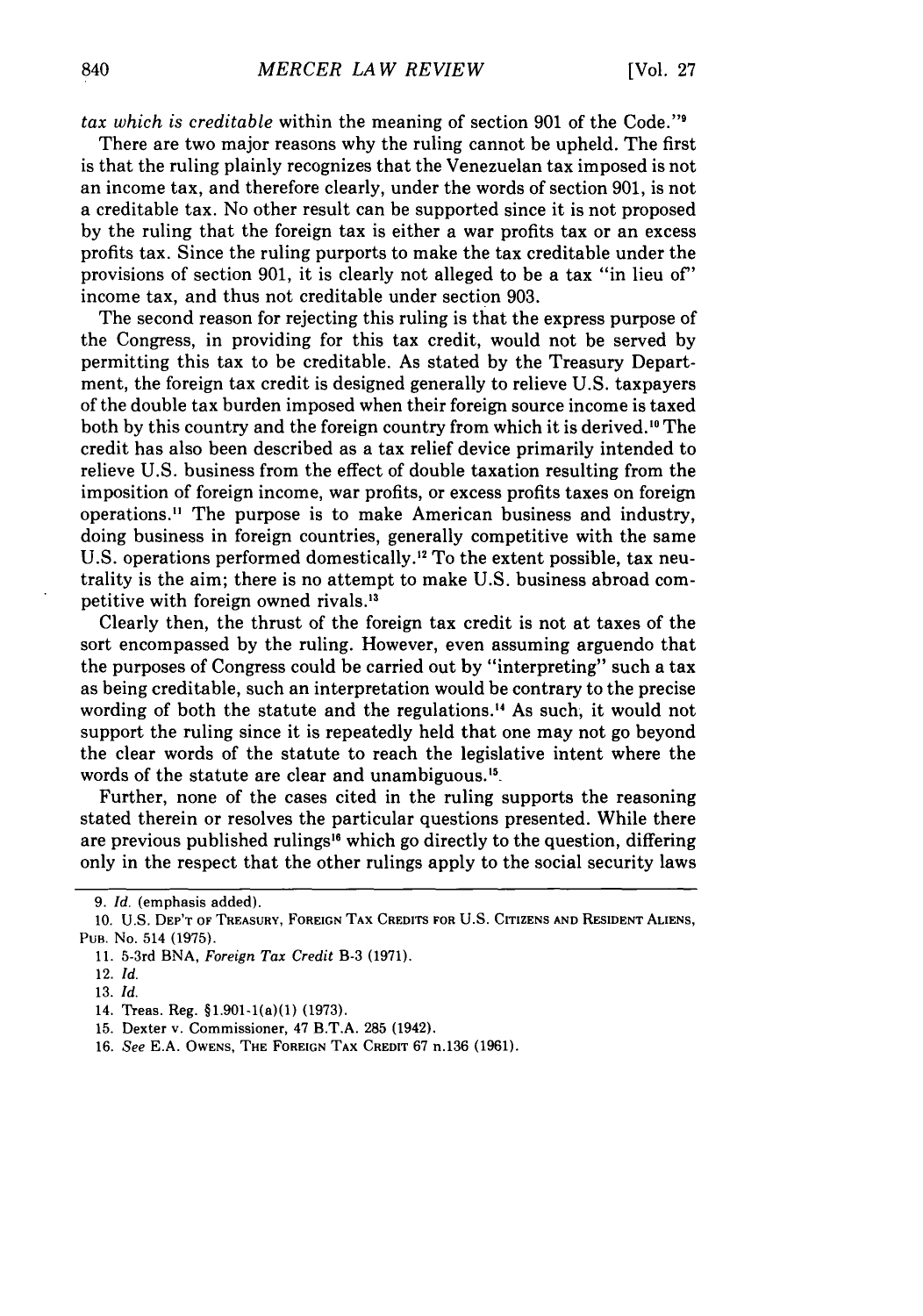841

of different countries, it is strange that none of these prior rulings, while on point, were cited.

In *Biddle'7* the question resolved was not whether a certain tax was creditable, but rather, who paid the tax. The case involved U.S. citizens who had received dividends from United Kingdom corporations. The dividends had been previously "reduced" as a result of the payment of British taxes paid by the corporation.<sup>18</sup> Biddle held that the tax was not creditable by the U.S. shareholders of the U.K. corporation because they did not pay the foreign tax—rather the U.K. corporation did. As a result, no credit was allowable to the U.S. shareholder, even though a lesser amount of dividend was received as a result of a foreign income tax being paid. Admittedly, the foreign tax in *Biddle* was clearly an income tax. In any event, questions of this particular nature will no longer arise, since the adoption of a tax treaty with the United Kingdom in 1966,<sup>19</sup> and further changes in the statute regarding who is entitled to claim the credit.

In order for a foreign tax paid to be creditable, it must indeed be a tax by U.S. standards regardless of how it is designated in the foreign country. The ruling is correct in determining that the compulsory contributions required by the Venezuelan social security law are, indeed, a tax. However, merely being a tax is insufficient; to be creditable under section 901, the tax must also be an income tax, excess profits tax, or a war profits tax. <sup>20</sup> The error in the ruling is that the Venezuelan tax in question is *not* an income tax but rather an employment tax, just as our own section 3101 F.I.C.A. tax<sup>21</sup> is not an income tax.

What the ruling obviously fails to recognize is the very clear distinction between an income tax and an employment tax which is in part measured by a limited reference to income. The distinction as made by our own tax law is controlling; to ignore it is to not only fail to adhere to the clear and unambiguous words of the statute and the regulations but to attempt to override Congressional intent and confer a benefit where clearly none was intended.

*Helverling v. Davis*,<sup>22</sup> next cited in the ruling, was a suit by a shareholder of a Boston public utility company brought to enjoin the collection (withholding) and payment over to the Government of Social Security taxes on the theory that, *inter alia*, title VIII of the Social Security Act of 1935<sup>23</sup> was unconstitutionally imposed. In deciding the constitutionality of that sec-

<sup>17. 302</sup> U.S. 573, 58 S.Ct. 379, 82 L.Ed. 431 (1938).

<sup>18.</sup> *Id.*

<sup>19.</sup> Treaty with United Kingdom on Double Taxation and Taxes on Income, March 17, 1966 [1966] 17 U.S.T. 1254, T.I.A.S. No. 6089.

<sup>20.</sup> INT. REV. **CODE OF** 1954, §901, 26 U.S.C.A. §901 (Rev. 1967).

<sup>21.</sup> INT. REV. **CODE OF** 1954, §3101, 26 U.S.C.A. §3101 (Rev. 1967).

<sup>22.</sup> 301 U.S. 619, 57 S.Ct. 904, 81 L.Ed. 1307 (1937).

<sup>23.</sup> Ch. 531, §801, 49 Stat. 620.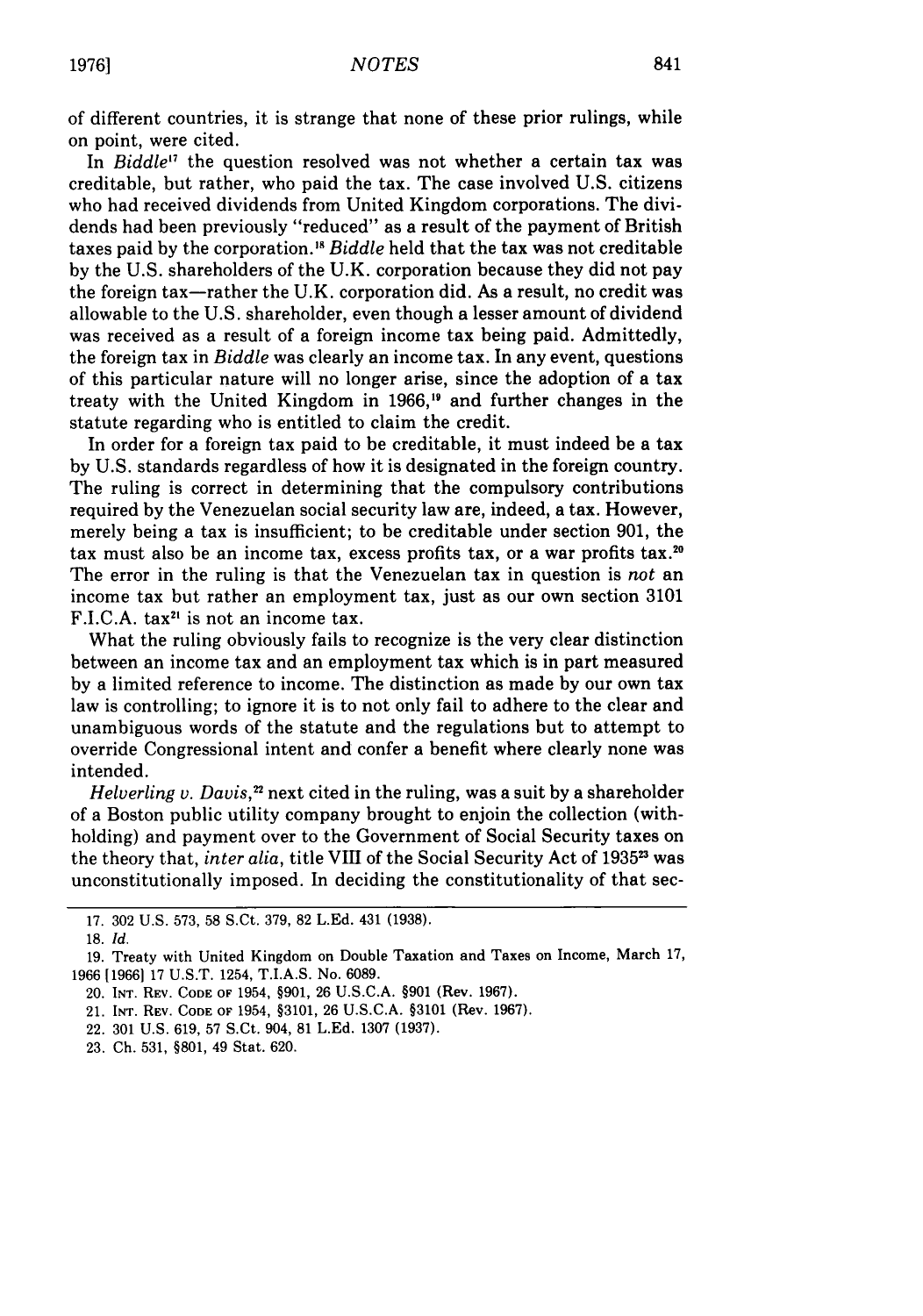tion of the original Social Security Act, the U.S. Supreme Court alluded to the Social Security tax as an "income tax," for in the orginal version of that act to which the court referred, title VIII, section 801, described tax as an "income tax on employees."<sup>24</sup> However, over the intervening vears, through changes in the Social Security Act and our income tax laws, such tax has been reclassified. At least since the adoption of the Internal Revenue Code of 1939,<sup>25</sup> the Social Security tax is no longer an "income tax on employees," nor an "additional income tax," but a different type of tax, e.g., an employment tax, as separate and distinct a category as a gift tax, an inheritance tax, an estate tax, or an excise tax. These other types of taxes do not give rise to a section 901 credit, even if paid to a foreign country.

The court in *Davis* adopted the language of counsel for the Government in stating that the Social Security Act, title VIII, "lays a special income tax on employees."<sup>26</sup> Again, the Government's reliance is misplaced, since for this exact wording, "a special income tax," the Government's brief cities *U.S. v. Hudson,"* which was an action originated in the Court of Claims to determine the constitutionality of the retroactive application of the Silver Purchase Act of June 19, 1934,<sup>28</sup> where the taxpayer, Hudson, was subject to an additional 50% tax on profits gained by trading in silver futures. That case does not make any mention of the Social Security tax.

| 25.                               | 24. 301 U.S. at 619, 57 S.Ct. at 904, 81 L.Ed. at 1307.                                                                                                      |                                                                                                                   |                                                                                                                         |
|-----------------------------------|--------------------------------------------------------------------------------------------------------------------------------------------------------------|-------------------------------------------------------------------------------------------------------------------|-------------------------------------------------------------------------------------------------------------------------|
| Class of Tax                      | Prior to 1939 Code                                                                                                                                           | 1939 I.R.C.                                                                                                       | 1954 I.R.C.                                                                                                             |
| <b>Income Tax</b><br>Self-Employ- | Various Internal<br>Revenue Acts                                                                                                                             | Subtitle $A -$<br>(no heading)<br>Ch. 1-Income Tax<br>Subchapter E-<br>Tax on Self-                               | $Subtitle$ $A-$<br>Income Taxes<br>Ch. 1-Normal taxes<br>and Surtaxes<br>$Ch. 2-Tax on$                                 |
| ment Tax                          | Various Internal<br><b>Revenue Acts</b>                                                                                                                      | Employment income<br>Sec. 480-Rate of<br>tax<br>et. sea.<br>Ch. 2-Additional<br>Income Tax<br>(not Soc. Sec. Tax) | Self-employment<br>Income<br>Sec. $1401 -$<br>et. seq.<br>Subtitle B-<br>Estate & Gift Taxes                            |
|                                   | Employment Tax Soc. Sec. Act of 1935-<br>Ch. 531, §801, 49 Stat.<br>620 (Taxes with<br>respect to employ-<br>ment). Sec. 801-<br>Income tax on<br>employees. | Subtitle B-<br>(no heading)<br>Ch. 9—Employment<br>Taxes<br>Sec. 1400-Rate<br>of Tax<br>et. seq.                  | Subtitle C—<br><b>Employment Taxes</b><br>$Ch. 21 - Fed.$ Ins.<br>Contrib. Act.<br>Sec. 3101-Rate<br>of Tax<br>et. seq. |

26. 301 U.S. at 619, 57 S.Ct. at 904, 81 L.Ed. at 1307.

27. 299 U.S. 498, 57 S.Ct. 309, 81 L.Ed. 370 (1935).

28. Ch. 674, §8, 48 Stat. 1178.